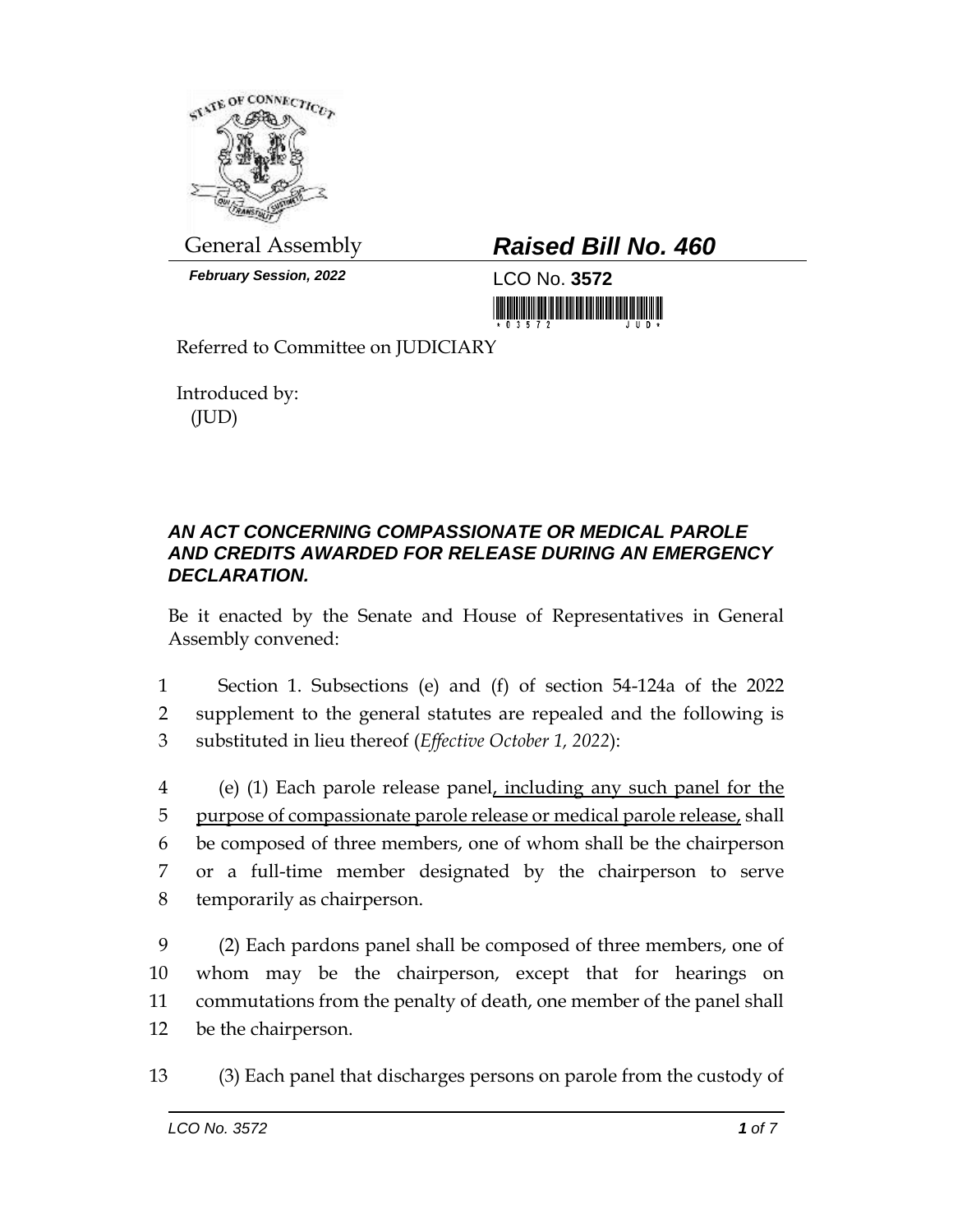the Commissioner of Correction or that terminates the period of special parole for persons shall be composed of three members, one of whom shall be the chairperson or a full-time member designated by the chairperson to serve temporarily as chairperson.

 (f) The Board of Pardons and Paroles shall have independent decision-making authority to (1) grant or deny parole in accordance with sections 54-125, 54-125a, 54-125e and 54-125g, medical parole in 21 accordance with the provisions of sections 54-131a to 54-131g, inclusive, 22 as amended by this act, or compassionate parole in accordance with the 23 provisions of section 54-131k, as amended by this act, (2) establish conditions of parole, medical parole, compassionate parole or special parole supervision in accordance with section 54-126, (3) rescind or 26 revoke parole, medical parole, compassionate parole or special parole 27 in accordance with sections  $54-127$ , as amended by this act, and  $54-128$ , 28 as amended by this  $act_{\ell}$  (4) grant commutations of punishment or releases, conditioned or absolute, in the case of any person convicted of any offense against the state and commutations from the penalty of death in accordance with section 54-130a, (5) discharge any person on parole, medical parole or compassionate parole or inmate eligible for parole from the custody of the Commissioner of Correction pursuant to section 54-129, and (6) terminate special parole in accordance with section 54-129.

 Sec. 2. Section 54-127 of the general statutes is repealed and the following is substituted in lieu thereof (*Effective October 1, 2022*):

 The request of the Commissioner of Correction or any officer of the Department of Correction so designated by the commissioner, or of the Board of Pardons and Paroles or its chairman shall be sufficient warrant to authorize any officer of the Department of Correction or any officer authorized by law to serve criminal process within this state, to return 43 any convict or inmate on parole, medical parole or compassionate 44 parole into actual custody; and any such officer, police officer, constable or state marshal shall arrest and hold any parolee or inmate when so requested, without any written warrant.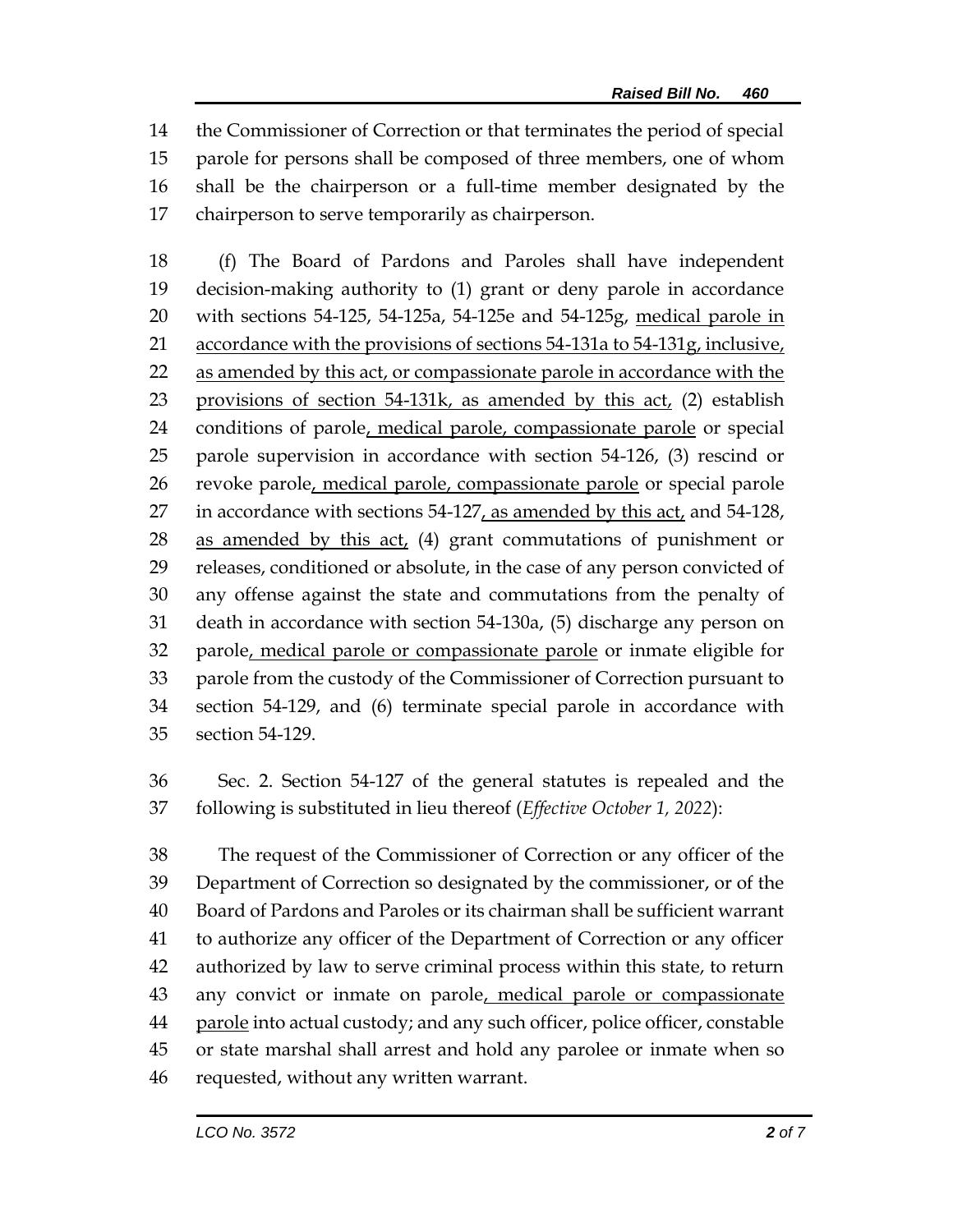Sec. 3. Section 54-127a of the general statutes is repealed and the following is substituted in lieu thereof (*Effective October 1, 2022*):

 All parole revocation and rescission hearings shall be conducted by an employee of the Board of Pardons and Paroles. The parole of a person who has been allowed to go on parole in accordance with subsection (a) of section 54-125a or section 54-125g, or sections 54-131a to 54-131g, 53 inclusive, as amended by this act, or section 54-131k, as amended by this 54 act, or who has been sentenced to a period of special parole in accordance with subdivision (9) of subsection (b) of section 53a-28, shall be revoked or rescinded if, after such hearing, the employee recommends such revocation or rescission and such recommendation is approved by at least two members of a panel of the board.

 Sec. 4. Subsection (a) of section 54-128 of the general statutes is repealed and the following is substituted in lieu thereof (*Effective October 1, 2022*):

 (a) Any paroled inmate, including an inmate allowed to go on parole pursuant to sections 54-131a to 54-131g, inclusive, as amended by this 64 act, or section 54-131k, as amended by this act, who has been returned to any institution of the Department of Correction for violation of such inmate's parole may be retained in a correctional institution for a period equal to the unexpired portion of the term of such inmate's sentence at the date of the request or order for such inmate's return less any commutation or diminution of such inmate's sentence earned, except that the Board of Pardons and Paroles may, in its discretion, determine that such inmate shall forfeit any or all of such earned time, or may be again paroled by said board.

 Sec. 5. Section 54-131a of the general statutes is repealed and the following is substituted in lieu thereof (*Effective October 1, 2022*):

 **[**The**]** A panel of the Board of Pardons and Paroles may determine, in 76 accordance with sections 54-131a to 54-131g, inclusive, as amended by 77 this act, when and under what conditions an inmate serving any sentence of imprisonment may be released on medical parole.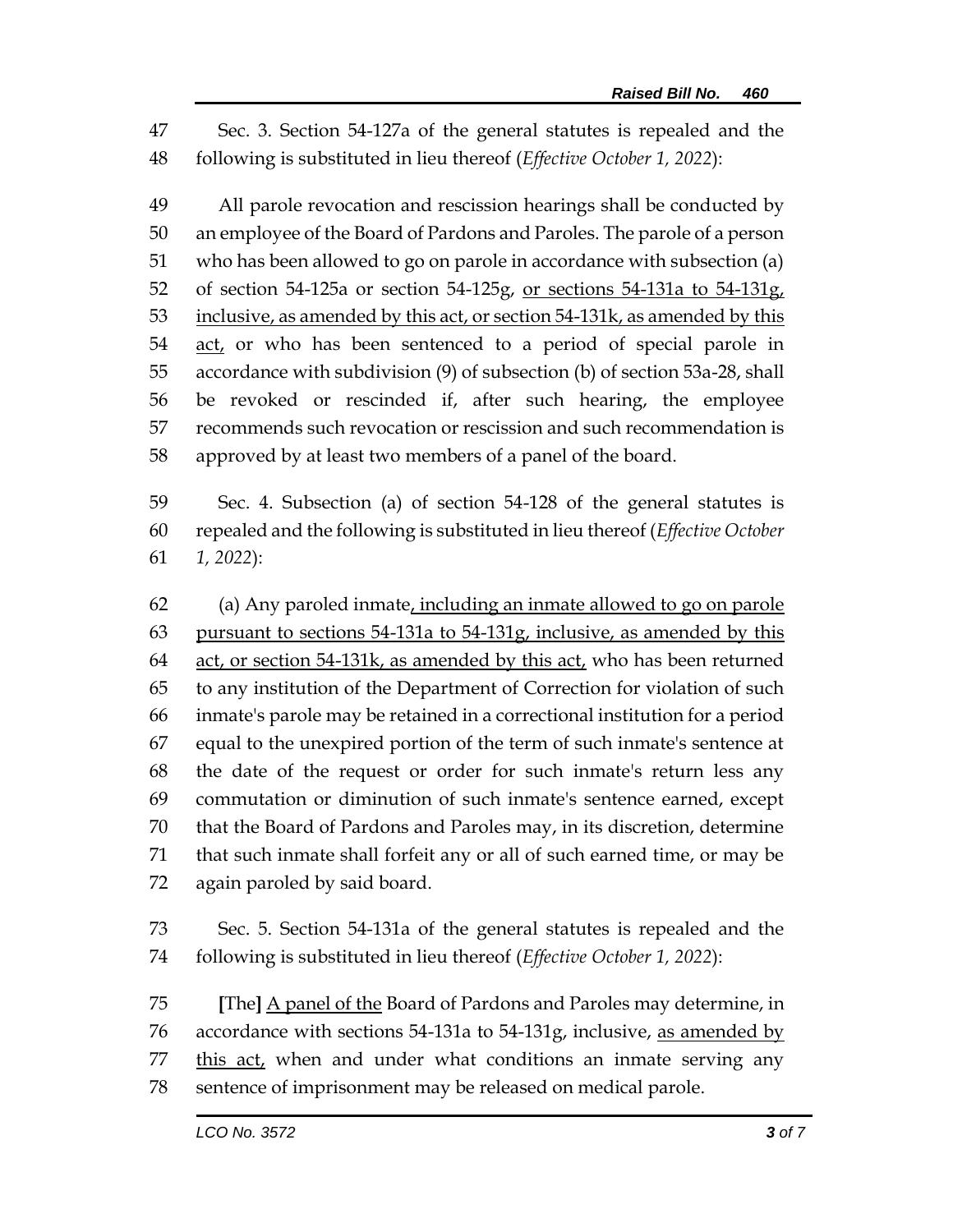Sec. 6. Section 54-131b of the general statutes is repealed and the following is substituted in lieu thereof (*Effective October 1, 2022*):

 **[**The**]** A panel of the Board of Pardons and Paroles may release on medical parole any inmate serving any sentence of imprisonment, except an inmate convicted of a capital felony under the provisions of section 53a-54b in effect prior to April 25, 2012, or murder with special circumstances under the provisions of section 53a-54b in effect on or after April 25, 2012, who has been diagnosed pursuant to section 54-131c as suffering from a terminal condition, disease or syndrome, and is so debilitated or incapacitated by such condition, disease or syndrome as to be physically incapable of presenting a danger to society. Notwithstanding any provision of the general statutes to the contrary, the Board of Pardons and Paroles may release such inmate at any time during the term of such inmate's sentence.

 Sec. 7. Section 54-131k of the general statutes is repealed and the following is substituted in lieu thereof (*Effective October 1, 2022*):

 (a) The Board of Pardons and Paroles may grant a compassionate parole release to any inmate serving any sentence of imprisonment, except an inmate convicted of a capital felony under the provisions of section 53a-54b in effect prior to April 25, 2012, or murder with special circumstances under the provisions of section 53a-54b in effect on or after April 25, 2012, if **[**it**]** the panel finds that such inmate (1) is so physically or mentally debilitated, incapacitated or infirm as a result of advanced age or as a result of a condition, disease or syndrome that is not terminal as to **[**be physically incapable of presenting a**]** present a significantly reduced risk of danger to society, and (2) (A) has served not less than one-half of such inmate's definite or aggregate sentence, or (B) has served not less than one-half of such inmate's remaining definite or aggregate sentence after commutation of the original sentence by the Board of Pardons and Paroles.

 (b) (1) During a major disaster or an emergency declaration by the 110 President of the United States covering any part of the state, or an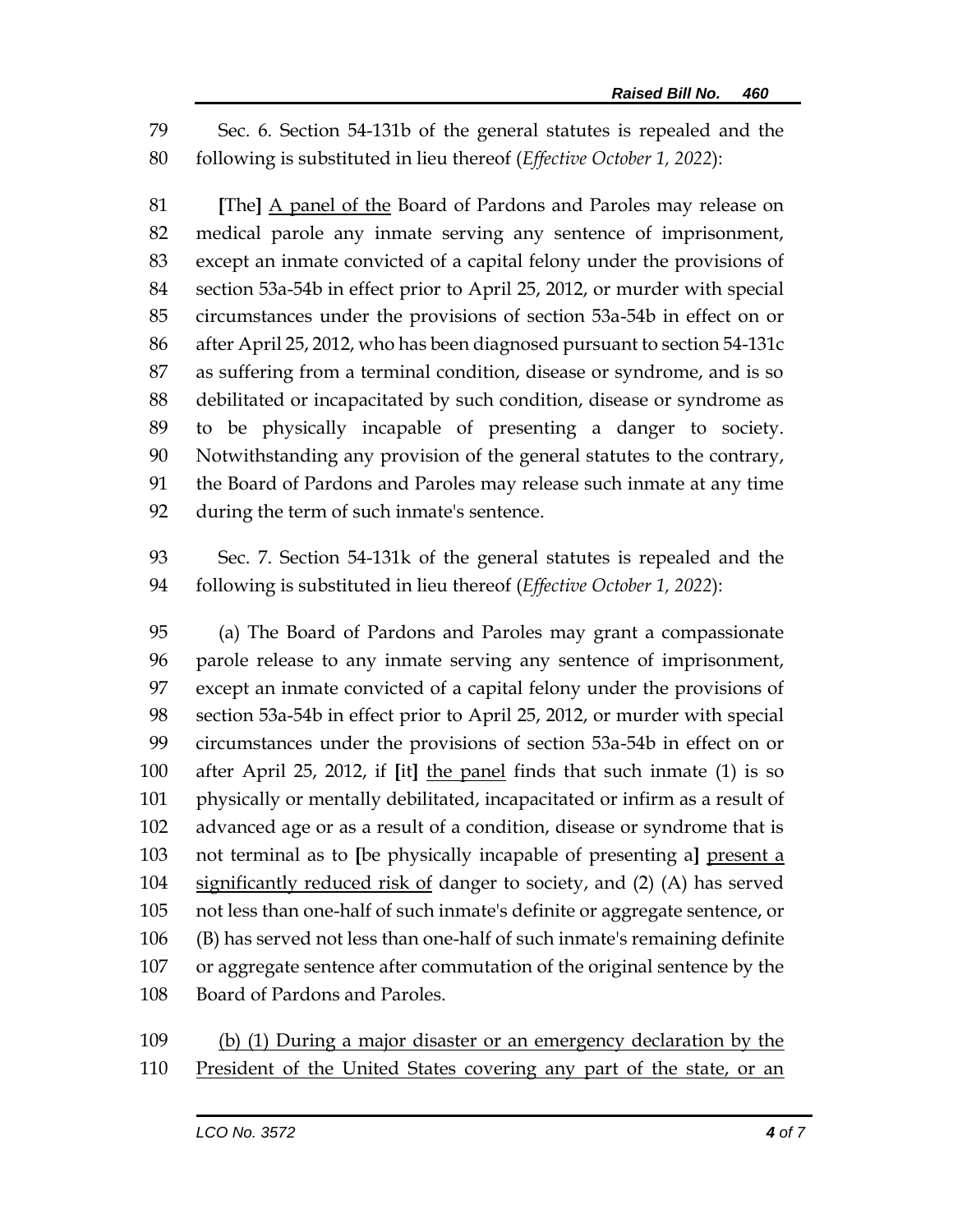| 111 | emergency declaration issued by the Governor, that shall include, but       |  |  |
|-----|-----------------------------------------------------------------------------|--|--|
| 112 | need not be limited to, those declarations issued concerning the COVID-     |  |  |
| 113 | 19 pandemic, any other disease epidemic or public health emergency or       |  |  |
| 114 | a natural disaster, a panel of the Board of Pardons and Paroles may grant   |  |  |
| 115 | a compassionate parole release to any inmate serving any sentence of        |  |  |
| 116 | imprisonment, except an inmate convicted of a capital felony under the      |  |  |
| 117 | provisions of section 53a-54b in effect prior to April 25, 2012, or murder  |  |  |
| 118 | with special circumstances under the provisions of section 53a-54b in       |  |  |
| 119 | effect on or after April 25, 2012, at any time during the term of such      |  |  |
| 120 | inmate's sentence, if the panel finds circumstances exist which pose a      |  |  |
| 121 | higher risk of harm to such inmate should he or she remain confined.        |  |  |
|     |                                                                             |  |  |
| 122 | (2) For purposes of this subsection, "COVID-19" means the                   |  |  |
| 123 | respiratory disease designated by the World Health Organization on          |  |  |
| 124 | February 11, 2020, as coronavirus 2019, and any related mutation thereof    |  |  |
| 125 | recognized by said organization as a communicable respiratory disease.      |  |  |
| 126 | [(b)] (c) Any person granted a compassionate parole release pursuant        |  |  |
| 127 | to this section shall be released subject to such terms and conditions as   |  |  |
| 128 | may be established by the Board of Pardons and Paroles and [shall be        |  |  |
| 129 | supervised by the Department of Correction] the rules and regulations       |  |  |
| 130 | established pursuant to section 54-126.                                     |  |  |
|     |                                                                             |  |  |
| 131 | (d) The chairperson of the Board of Pardons and Paroles may appoint         |  |  |
| 132 | a special panel to implement the provisions of this section and review      |  |  |
| 133 | and decide requests for compassionate parole under this section on an       |  |  |
| 134 | emergency basis, and in all cases shall act in as expeditious a manner as   |  |  |
| 135 | possible.                                                                   |  |  |
| 136 |                                                                             |  |  |
|     | (e) The provisions of this section shall not affect an inmate's eligibility |  |  |
| 137 | for any other form of parole or release provided by law.                    |  |  |
| 138 | Sec. 8. (NEW) ( <i>Effective October 1, 2022</i> ) (a) The Commissioner of  |  |  |
| 139 | Correction shall grant public health emergency release credits in           |  |  |
| 140 | accordance with subsection (b) of this section to any inmate who is         |  |  |
| 141 | serving a sentence of imprisonment whose scheduled release date is          |  |  |
| 142 | within one year of the issuance of a declaration described in subsection    |  |  |
|     |                                                                             |  |  |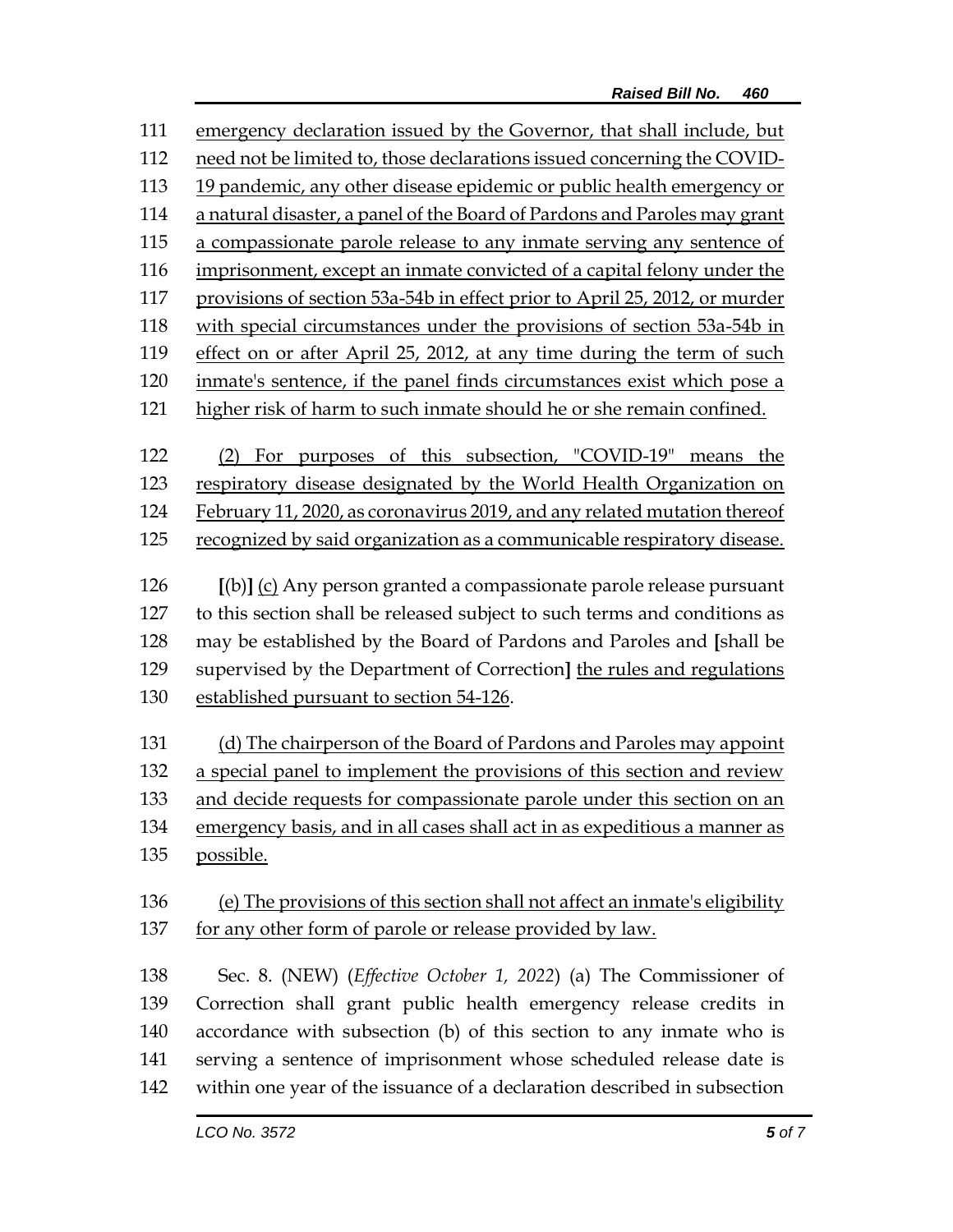(b) of this section, except to an inmate who is sentenced for a violation of section 53a-54a, 53a-54b, 53a-54c, 53a-54d, 53a-55, 53a-55a, 53a-70a, 53a-70c or 53a-100aa, or who is a persistent dangerous felony offender or persistent dangerous sexual offender pursuant to section 53a-40.

 (b) (1) Notwithstanding any provision of the general statutes, during a major disaster or an emergency declaration by the President of the United States covering any part of the state, or an emergency declaration issued by the Governor, that shall include, but need not be limited to, those declarations issued concerning the COVID-19 pandemic, any other disease epidemic or public health emergency or a natural disaster, the commissioner shall award public health emergency release credits to any inmate described in subsection (a) of this section who is serving a sentence of imprisonment during the time period covered by such declaration toward a reduction of such inmate's term of imprisonment, in an amount equal to one hundred twenty-two days per month for each month such inmate is imprisoned during the period covered by such declaration, the amount of which shall be reduced pro rata for any month that did not fall entirely during the period covered by such declaration. The commissioner shall not award more than two hundred forty-four days' worth of credits to any such inmate during the time period covered by any such declaration.

 (2) For purposes of this subsection, "COVID-19" means the respiratory disease designated by the World Health Organization on February 11, 2020, as coronavirus 2019, and any related mutation thereof recognized by said organization as a communicable respiratory disease.

 (c) Any credit awarded under this section may only be awarded during the period of time that the inmate is sentenced to a term of imprisonment and committed to the custody of the commissioner and may not be transferred or applied to a subsequent term of imprisonment. In no event shall any credit awarded under this section be applied so as to reduce a mandatory minimum term of imprisonment such inmate is required to serve by statute.